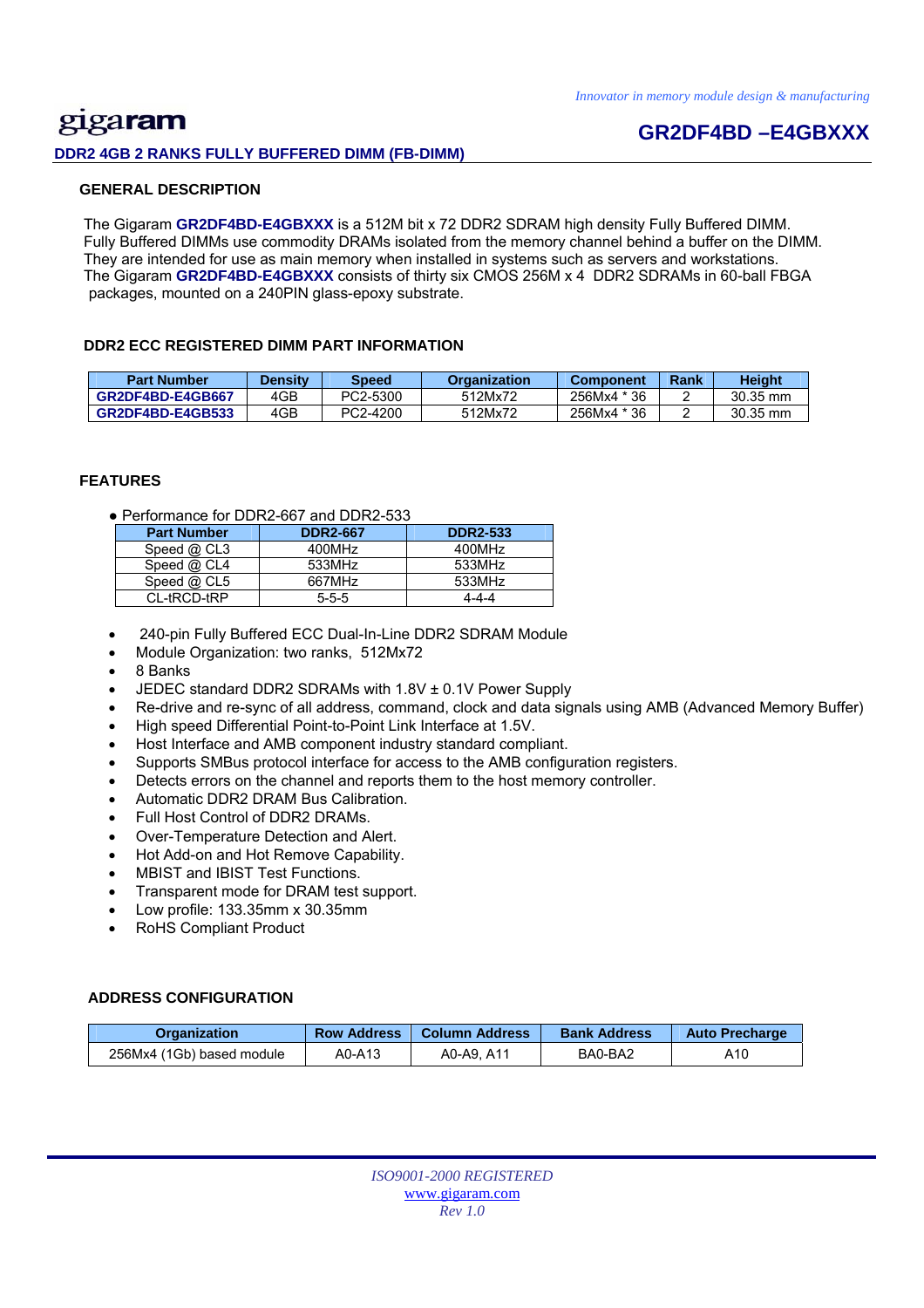# gigaram

### **DDR2 4GB 2 RANKS FULLY BUFFERED DIMM (FB-DIMM)**

## **GR2DF4BD –E4GBXXX**

| Pin             | <b>PIN CONFIGURATIONS (Front Side/ Back Side)</b><br><b>FRONT</b> | Pin | <b>BACK</b>             | Pin             | <b>FRONT</b>     | Pin              | <b>BACK</b>             |
|-----------------|-------------------------------------------------------------------|-----|-------------------------|-----------------|------------------|------------------|-------------------------|
| 1               | <b>VDD</b>                                                        | 121 | <b>VDD</b>              | 62              | <b>VSS</b>       | 182              | <b>VSS</b>              |
| $\overline{2}$  | <b>VDD</b>                                                        | 122 | <b>VDD</b>              | 63              | <b>PN10</b>      | 183              | SN10                    |
| 3               | VDD                                                               | 123 | <b>VDD</b>              | 64              | /PN10            | 184              | /SN10                   |
| 4               | <b>VSS</b>                                                        | 124 | <b>VSS</b>              | 65              | <b>VSS</b>       | 185              | <b>VSS</b>              |
| 5               | VDD                                                               | 125 | <b>VDD</b>              | 66              | <b>PN11</b>      | 186              | <b>SN11</b>             |
| 6               | VDD                                                               | 126 | VDD                     | 67              | /PN11            | 187              | /SN11                   |
| $\overline{7}$  | VDD                                                               | 127 | <b>VDD</b>              | 68              | <b>VSS</b>       | 188              | <b>VSS</b>              |
| 8               | <b>VSS</b>                                                        | 128 | <b>VSS</b>              |                 | <b>KEY</b>       |                  | <b>KEY</b>              |
| $\overline{9}$  | <b>VCC</b>                                                        | 129 | <b>VCC</b>              | 69              | <b>VSS</b>       | 189              | <b>VSS</b>              |
| 10              | <b>VCC</b>                                                        | 130 | <b>VCC</b>              | 70              | PS <sub>0</sub>  | 190              | SS <sub>0</sub>         |
| 11              | <b>VSS</b>                                                        | 131 | <b>VSS</b>              | 71              | /PS0             | 191              | /SS0                    |
| 12              | <b>VCC</b>                                                        | 132 | <b>VCC</b>              | $\overline{72}$ | <b>VSS</b>       | 192              | <b>VSS</b>              |
|                 |                                                                   |     |                         |                 | PS <sub>1</sub>  |                  | SS <sub>1</sub>         |
| 13              | <b>VCC</b>                                                        | 133 | VCC                     | 73              |                  | 193              |                         |
| 14              | <b>VSS</b>                                                        | 134 | <b>VSS</b>              | 74              | $\overline{PSS}$ | 194              | /SS1                    |
| 15              | <b>VTT</b>                                                        | 135 | <b>VTT</b>              | 75              | <b>VSS</b>       | 195              | <b>VSS</b>              |
| 16              | VID1                                                              | 136 | VID <sub>0</sub>        | 76              | PS <sub>2</sub>  | 196              | SS <sub>2</sub>         |
| 17              | /RESET                                                            | 137 | DNU/M_TEST              | 77              | /PS2             | 197              | /SS2                    |
| 18              | <b>VSS</b>                                                        | 138 | <b>VSS</b>              | 78              | <b>VSS</b>       | 198              | <b>VSS</b>              |
| 19              | RFU**                                                             | 139 | RFU**                   | 79              | PS <sub>3</sub>  | 199              | SS <sub>3</sub>         |
| 20              | RFU**                                                             | 140 | RFU**                   | 80              | /PS3             | 200              | /SS3                    |
| 21              | <b>VSS</b>                                                        | 141 | <b>VSS</b>              | 81              | <b>VSS</b>       | 201              | <b>VSS</b>              |
| $\overline{22}$ | PN <sub>0</sub>                                                   | 142 | SN <sub>0</sub>         | 82              | PS <sub>4</sub>  | 202              | SS <sub>4</sub>         |
| 23              | /PN0                                                              | 143 | /SN <sub>0</sub>        | 83              | /PS4             | 203              | /SS4                    |
| 24              | <b>VSS</b>                                                        | 144 | $\overline{\text{VSS}}$ | 84              | <b>VSS</b>       | 204              | $\overline{\text{VSS}}$ |
| 25              | PN <sub>1</sub>                                                   | 145 | SN <sub>1</sub>         | 85              | <b>VSS</b>       | 205              | <b>VSS</b>              |
| 26              | /PN1                                                              | 146 | /SN1                    | 86              | RFU*             | 206              | RFU*                    |
| 27              | <b>VSS</b>                                                        | 147 | <b>VSS</b>              | 87              | RFU*             | 207              | RFU*                    |
| 28              | PN <sub>2</sub>                                                   | 148 | SN <sub>2</sub>         | 88              | <b>VSS</b>       | 208              | <b>VSS</b>              |
| 29              | /PN <sub>2</sub>                                                  | 149 | /SN <sub>2</sub>        | 89              | <b>VSS</b>       | $\overline{209}$ | <b>VSS</b>              |
| 30              | <b>VSS</b>                                                        | 150 | <b>VSS</b>              | 90              | PS <sub>9</sub>  | 210              | SS9                     |
| 31              | PN <sub>3</sub>                                                   | 151 | SN <sub>3</sub>         | 91              | /PS9             | 211              | /SS9                    |
| 32              | /PN3                                                              | 152 | /SN3                    | 92              | <b>VSS</b>       | 212              | <b>VSS</b>              |
| 33              | <b>VSS</b>                                                        | 153 | <b>VSS</b>              | 93              | PS <sub>5</sub>  | 213              | SS <sub>5</sub>         |
| 34              | PN <sub>4</sub>                                                   | 154 | SN <sub>4</sub>         | 94              | /PS5             | 214              | /SS5                    |
| 35              | /PN4                                                              | 155 | /SN4                    | 95              | <b>VSS</b>       | 215              | VSS                     |
| 36              | <b>VSS</b>                                                        | 156 | <b>VSS</b>              | 96              | PS <sub>6</sub>  | 216              | SS <sub>6</sub>         |
| $\overline{37}$ | PN <sub>5</sub>                                                   | 157 | SN <sub>5</sub>         | $\overline{97}$ | /PS6             | 217              | /SS6                    |
| 38              | /PN5                                                              | 158 | /SN5                    | 98              | <b>VSS</b>       | 218              | VSS                     |
| $\overline{39}$ | <b>VSS</b>                                                        | 159 | <b>VSS</b>              | 99              | PS7              | 219              | $\overline{\text{SS}7}$ |
| 40              | <b>PN13</b>                                                       | 160 | <b>SN13</b>             | 100             | /PS7             | 220              | /SS7                    |
| 41              | /PN13                                                             | 161 | /SN13                   | 101             | <b>VSS</b>       | 221              | <b>VSS</b>              |
| 42              | <b>VSS</b>                                                        | 162 | <b>VSS</b>              | 102             | PS8              | 222              | SS8                     |
| 43              | <b>VSS</b>                                                        | 163 | <b>VSS</b>              | 103             | /PS8             | 223              | /SS8                    |
| 44              | RFU*                                                              | 164 | RFU*                    | 104             | <b>VSS</b>       | 224              | <b>VSS</b>              |
| 45              | RFU*                                                              | 165 | RFU*                    | 105             | RFU**            | 225              | RFU**                   |
| 46              | <b>VSS</b>                                                        | 166 | <b>VSS</b>              | 106             | RFU**            | 226              | RFU**                   |
| 47              | <b>VSS</b>                                                        | 167 | <b>VSS</b>              | 107             | <b>VSS</b>       | 227              | <b>VSS</b>              |
|                 |                                                                   |     |                         |                 | <b>VDD</b>       |                  |                         |
| 48              | <b>PN12</b>                                                       | 168 | <b>SN12</b>             | 108             |                  | 228              | <b>SCK</b>              |
| 49              | /PN12                                                             | 169 | /SN12                   | 109             | VDD              | 229              | /SCK                    |
| 50              | <b>VSS</b>                                                        | 170 | <b>VSS</b>              | 110             | <b>VSS</b>       | 230              | <b>VSS</b>              |

61 /PN9 181 /SN9 **\*** These pin positions are reserved for forwarded clocks to be used in future module implementations

51 PN6 171 SN6 111 VDD 231 VDD 52 /PN6 172 /SN6 112 VDD 232 VDD 53 | VSS | 173 | VSS | 113 | VDD | 233 | VDD 54 | PN7 | 174 | SN7 | 114 | VSS | 234 | VSS 55 /PN7 175 /SN7 115 VDD 235 VDD 56 VSS 176 VSS 116 VDD 236 VDD 57 | PN8 | 177 | SN8 | 117 | VTT | 237 | VTT 58 | /PN8 | 178 | /SN8 | 118 | SA2 | 238 | VDDSPD 59 | VSS | 179 | VSS | 119 | SDA | 239 | SA0 60 | PN9 | 180 | SN9 | 120 | SCL | 240 | SA1

\*\* These pin positions are reserved for future architecture flexibility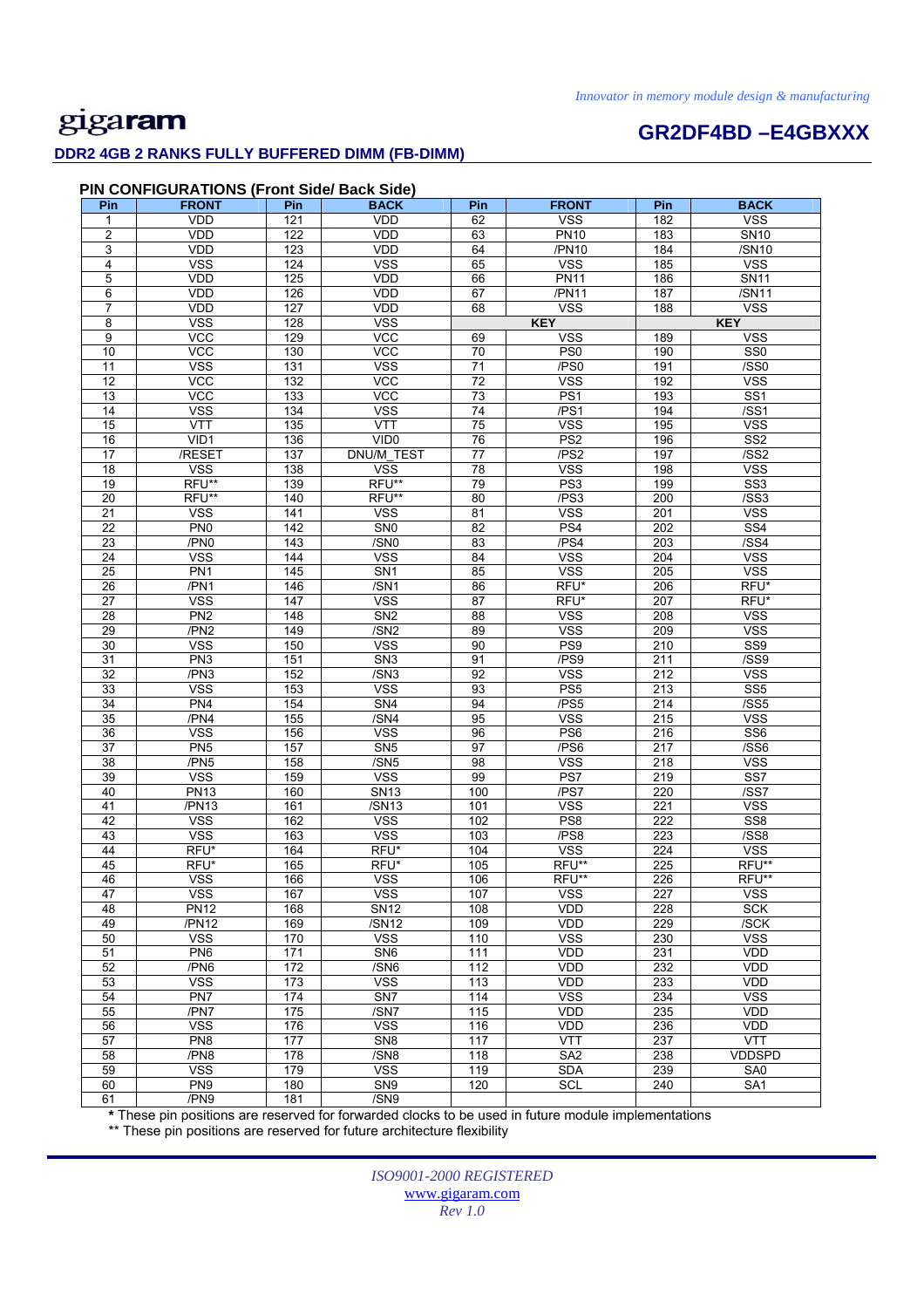## **GR2DF4BD –E4GBXXX DDR2 4GB 2 RANKS FULLY BUFFERED DIMM (FB-DIMM)**

### **FB DIMM INPUT/OUTPUT FUNCTIONAL DESCRIPTION**

| <b>Symbol</b>                | Type   | <b>Polarity</b>     | <b>Function</b>                                                 |  |  |
|------------------------------|--------|---------------------|-----------------------------------------------------------------|--|--|
| <b>Channel Signals</b>       |        |                     |                                                                 |  |  |
| SCK, /SCK                    | Input  | Differential        | System Clock Input                                              |  |  |
| PN[13:0], /PN [13:0]         | Output | Differential        | Primary Northbound Data                                         |  |  |
| PS[9:0], /PS[9:0]            | Input  | <b>Differential</b> | Primary Southbound Data                                         |  |  |
| SN[13:0], /SN [13:0]         | Input  | Differential        | Secondary Northbound Data                                       |  |  |
| SS[9:0], /SS[9:0]            | Output | <b>Differential</b> | Secondary Southbound Data                                       |  |  |
| <b>SMB Bus Signals</b>       |        |                     |                                                                 |  |  |
| SA [2:0]                     | Input  |                     | SPD Address, also used to select the DIMM number in the AMB     |  |  |
| <b>SDA</b><br>1/O            |        |                     | SPD Data, A resistor must be connected from the SDA bus line to |  |  |
|                              |        |                     | VDDSPD on the system planar to act as a pull-up                 |  |  |
| <b>SCL</b>                   | Input  |                     | <b>SPD Clock</b>                                                |  |  |
| <b>Miscellaneous Signals</b> |        |                     |                                                                 |  |  |
| /RESET                       | Input  | <b>Active Low</b>   | <b>AMB Reset Signal</b>                                         |  |  |
| VID[1:0]                     | Input  |                     | Voltage ID. Both pins shall be NC in case of VDD=1.8V, Vcc=1.5V |  |  |
| TEST                         | Analog | $+0.9V$             | DRAM Vref Margin Test. Do not connect on the system planar.     |  |  |
| Power / Ground               |        |                     |                                                                 |  |  |
| VDD                          | Supply | $+1.8V$             | DDR2 Dram power                                                 |  |  |
| <b>VCC</b>                   | Supply | $+1.5V$             | AMB Core power                                                  |  |  |
| V <sub>DDSPD</sub>           | Supply | $+3.3V$             | SPD power                                                       |  |  |

#### **ABSOLUTE MAXIMUM RATINGS**

| <b>Parameter</b>                                  | <b>Symbol</b>             |          | <b>Limit Values</b> | <b>Unit</b>  | <b>Note</b> |  |
|---------------------------------------------------|---------------------------|----------|---------------------|--------------|-------------|--|
|                                                   |                           | Min.     | Max.                |              |             |  |
| Voltage on any pins relative to Vss               | $V_{IN}$ , $V_{OUT}$      | $-0.3$   | 1.75                | V            |             |  |
| Voltage on V <sub>cc</sub> relative to Vss        | $V_{\rm CC}$              | $-0.3$   | 1.75                | V            |             |  |
| Voltage on V <sub>DD</sub> relative to Vss        | $V_{DD}$                  | $-0.5$   | 2.3                 | v            |             |  |
| Voltage on $V_{TT}$ relative to $V_{SS}$          | $V_{TT}$                  | $-0.5$   | 2.3                 | v            |             |  |
| Storage temperature range                         | $\mathsf{T}_{\text{STG}}$ | -55      | $+100$              | °C           |             |  |
| DDR2 SDRAM device operating temperature (Ambient) | <b>T</b> <sub>CASE</sub>  | $\Omega$ | 85                  | °C           | 1, 2        |  |
|                                                   |                           | 85       | 95                  |              |             |  |
| AMB device operating temperature (Ambient)        |                           | 0        | 110                 | $^{\circ}$ C | 1, 2        |  |

 Note:1. Stresses greater than those listed under "Absolute Maximum Ratings" may cause permanent damage to the device. This is a stress rating only and functional operation of the device at these or any other conditions above those indicated in the operational sections of this specification is not implied. Exposure to absolute maximum rating conditions for extended periods may affect reliability.

2. DDR2 SDRAMs of FBDIMM should require this specification.

| Parameter                         |              | Symbol                           | <b>DRAM</b> | Units |
|-----------------------------------|--------------|----------------------------------|-------------|-------|
| Average periodic refresh interval |              | 0 °C ≤ T <sub>CASE</sub> ≤ 85°C  |             | μS    |
|                                   | <b>tREFI</b> | 85 °C < T <sub>CASE</sub> ≦ 95°C | 3.9         | μS    |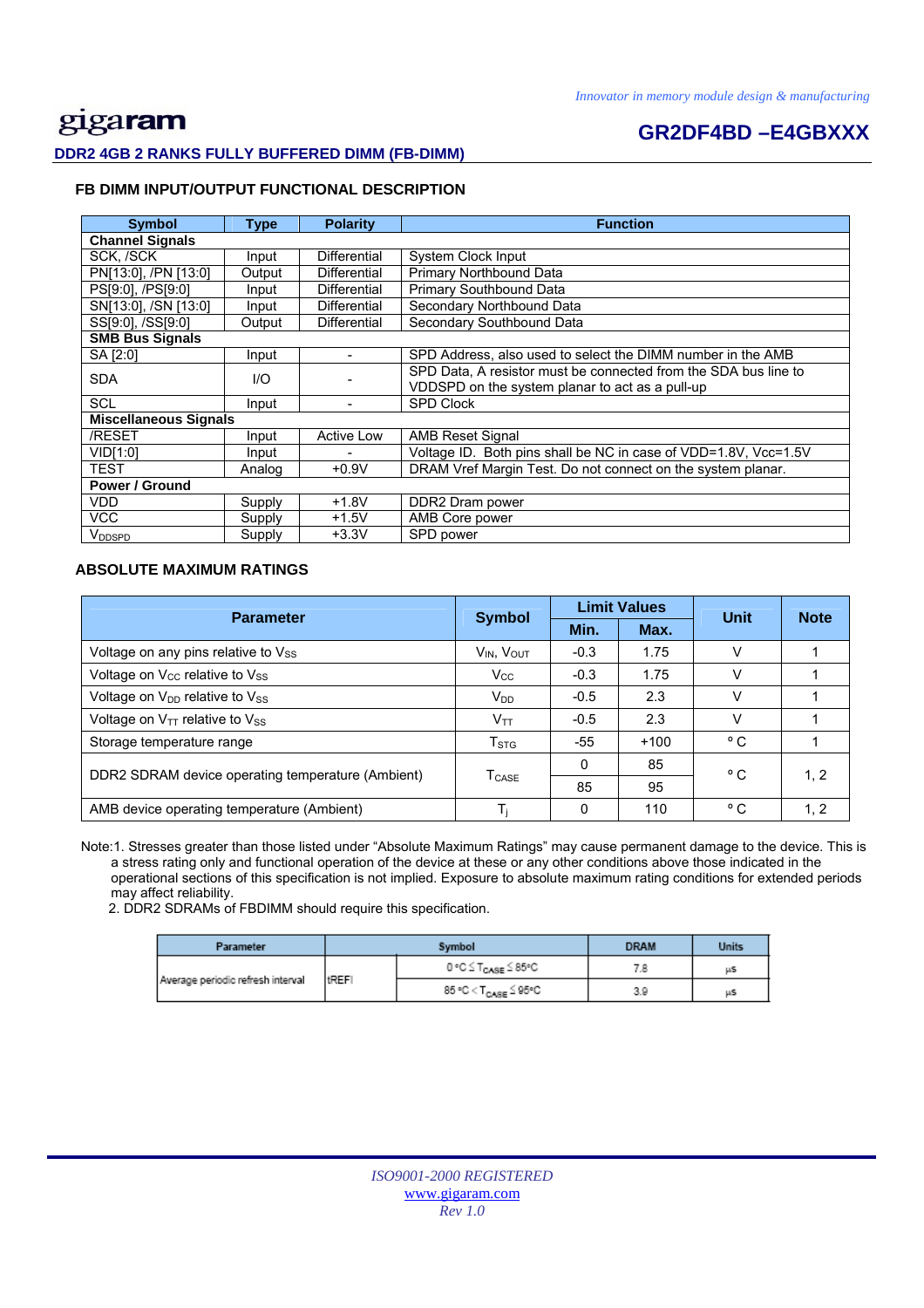# gigaram

#### **DDR2 4GB 2 RANKS FULLY BUFFERED DIMM (FB-DIMM)**

## **GR2DF4BD –E4GBXXX**

#### **OPERATING TEMPERATURE RANGE**

| <b>Parameter</b>                      | <b>Symbol</b>                | <b>Limit Values</b> |        | Unit           | <b>Notes</b> |  |
|---------------------------------------|------------------------------|---------------------|--------|----------------|--------------|--|
|                                       |                              | Min.                | Max.   |                |              |  |
| DRAM Component Case Temperature Range | $\mathsf{T}_{\mathsf{CASE}}$ |                     | $+95$  | $\circ$ $\sim$ | 1, 2, 3, 4   |  |
| AMB Component Case Temperature Range  | CASE                         |                     | $+110$ | $\circ$ $\sim$ |              |  |

 Note: 1. Stresses greater than those listed under "Absolute Maximum Ratings" may cause permanent damage to the device. This is a stress rating only and functional operation of the device at these or any other conditions above those indicated in the operational sections of this specification is not implied. Exposure to absolute maximum rating conditions for extended periods may affect reliability.

2. Within the DRAM Component Case Temperature range all DRAM specification will be supported.

3. Above 85 º C DRAM case temperature the Auto-Refresh command interval has to be reduced to tREF1= 3.9us.

 4. Self-Refresh period is hard-coded in the DRAMs and therefore it is imperative that the system ensures the DRAM is below 85 º C case temperature before initiating self-refresh operation.

#### **INPUT DC OPERATING CONDITIONS**

| <b>Parameter</b>                  | <b>Symbol</b>      | <b>Limit Values</b>  |                      |                      | <b>Unit</b> | <b>Notes</b>   |
|-----------------------------------|--------------------|----------------------|----------------------|----------------------|-------------|----------------|
|                                   |                    | Min.                 | Norm.                | Max.                 |             |                |
| AMB supply Voltage                | $V_{\rm CC}$       | 1.455                | 1.50                 | 1.575                | V           |                |
| <b>DDR2 SDRAM Supply Voltage</b>  | $V_{DD}$           | 1.7                  | 1.8                  | 1.9                  | V           |                |
| <b>Termination Voltage</b>        | Vтт                | $0.48 \times V_{DD}$ | $0.50 \times V_{DD}$ | $0.52 \times V_{DD}$ | v           |                |
| <b>EEPROM supply Voltage</b>      | V <sub>DDSPD</sub> | 3.0                  | 3.3                  | 3.6                  | V           |                |
| SPD Input HIGH (logic1) Voltage   | $V_{IH(DC)}$       |                      |                      | V <sub>DDSPD</sub>   | V           |                |
| SPD Input LOW (logic0) Voltage    | $V_{IL(DC)}$       | 1.0                  | -                    | 0.8                  | $\vee$      |                |
| RESET Input HIGH (logic1) Voltage | $V_{IH(DC)}$       |                      |                      |                      | $\vee$      | $\overline{2}$ |
| RESET Input LOW (logic0) Voltage  | $V_{IL(DC)}$       |                      |                      | 0.5                  | V           |                |
| Leakage Current (RESET)           | IL.                | $-90$                |                      | 90                   | uA          | $\mathfrak{p}$ |
| Leakage Current (link)            | IL.                | $-5$                 |                      | 5                    | uA          | 3              |

Note: 1. Applies for SMB and SPD bus signals.

2. Applies for AMB CMOS signal RESET#.

3. For other AMB related DC parameters, please refer to the high-speed differential link interface specification.

#### **TIMING PARAMETERS**

| <b>Parameter</b>                        | <b>Symbol</b>               |      | <b>Limit Values</b> |                | <b>Unit</b> | <b>Notes</b> |
|-----------------------------------------|-----------------------------|------|---------------------|----------------|-------------|--------------|
|                                         |                             | Min. | Norm.               | Max.           |             |              |
| El Assertion Pass-Thru Timing           | t <sub>El Propagate</sub> t |      |                     | 4              | clks        |              |
| El Deassertion Pass-Thru Timing         | t <sub>EID</sub>            |      |                     | <b>Bitlock</b> | <b>Clks</b> | 2            |
| <b>El Assertion Duration</b>            | t∈ı                         | 100  |                     |                | <b>Clks</b> | 1, 2         |
| FBD Cmd to DDR Clk out that latches Cmd |                             |      | 8.1                 |                | ns          | 3            |
| FBD Cmd t DDR Write                     |                             |      | <b>TBD</b>          |                | ns          |              |
| DDR Read to FBD (last DIMM)             |                             |      | 5.0                 |                | ns          | 4            |
| Resample Pass-Thru time                 |                             |      | 1.075               |                | ns          |              |
| ResynchPass-Thru time                   |                             |      | 2.075               |                | ns          |              |
| <b>Bit Lock Interval</b>                | t <sub>BitLock</sub>        |      |                     | 119            | frames      |              |
| Frame Lock Interval                     | <b>I</b> FrameLock          |      |                     | 154            | frames      |              |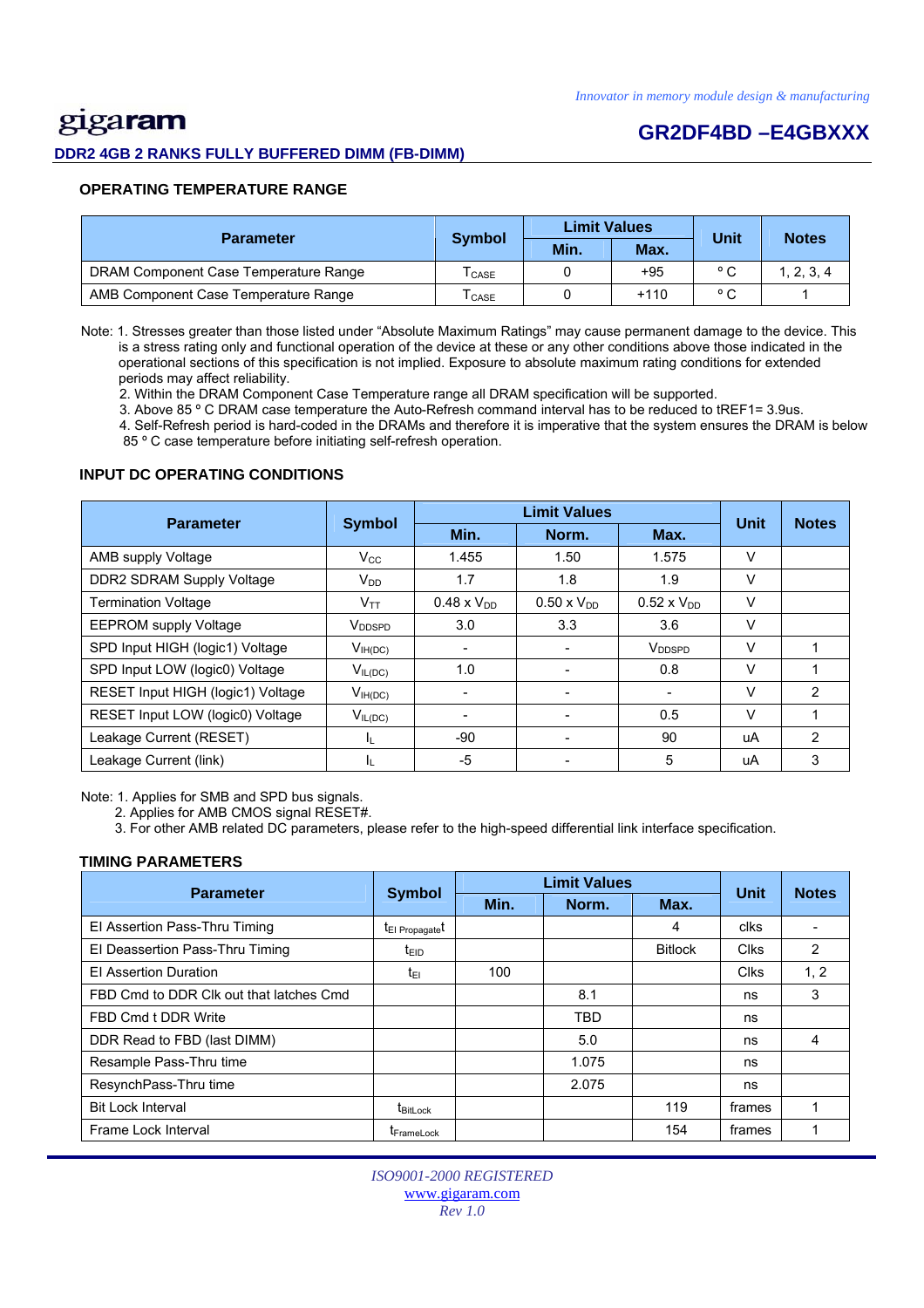# **Example 1 CR2DF4BD –E4GBXXX**

### **DDR2 4GB 2 RANKS FULLY BUFFERED DIMM (FB-DIMM)**

- Note: 1. Defined in FB-DIMM Architecture and Protocol Spec.
	- 2. Clocks defined as core clocks=2x SCK input
	- 3. @DDR2-667 measured from beginning of frame at southbound input to DDR clock output that latches the first command of a frame to the DRAMs.
	- 4. @DDR2-667 measured from latest DQS input AMB to start of matching data frame at northbound FB-DIMM outputs.

#### **Power Specification (Vdd Max = 1.900V, Vcc Max = 1.575V)**

| <b>Symbol</b>             | <b>PC2-4200</b> | PC2-5300 | <b>Unit</b> | <b>Note</b> |
|---------------------------|-----------------|----------|-------------|-------------|
| $I_{CC}$ Idle $_0$        | 2200            | 2600     | mA          | @1.5V       |
| $I_{DD}$ Idle 0           | 2520            | 2520     | mA          | @1.8V       |
| P Idle 0                  | 8.253           | 8.883    | W           |             |
| $I_{CC}$ Idle_1           | 3000            | 3400     | mA          | @1.5V       |
| I <sub>DD</sub> Idle 1    | 2520            | 2520     | mA          | @1.8V       |
| P Idle 1                  | 9.513           | 10.143   | W           |             |
| I <sub>CC</sub> _Active_1 | 3400            | 6900     | mA          | @1.5V       |
| I <sub>DD</sub> Active 1  | 4670            | 4940     | mA          | @1.8V       |
| P Active 1                | 14.228          | 15.529   | W           |             |
| $I_{CC}$ _Active_2        | 3200            | 3700     | mA          | @1.5V       |
| I <sub>DD</sub> _Active_2 | 2520            | 2520     | mA          | @1.8V       |
| P Active 2                | 9.828           | 10.616   | W           |             |
| <b>ICC</b> Training       | 3500            | 4000     | mA          | @1.5V       |
| <b>IDD</b> Training       | 2520            | 2520     | mA          | @1.8V       |
| $P_{T^{\text{raining}}}$  | 10.301          | 11.088   | W           |             |

Note: The power is calculated on the basis of DRAM and AMB Values in datasheet.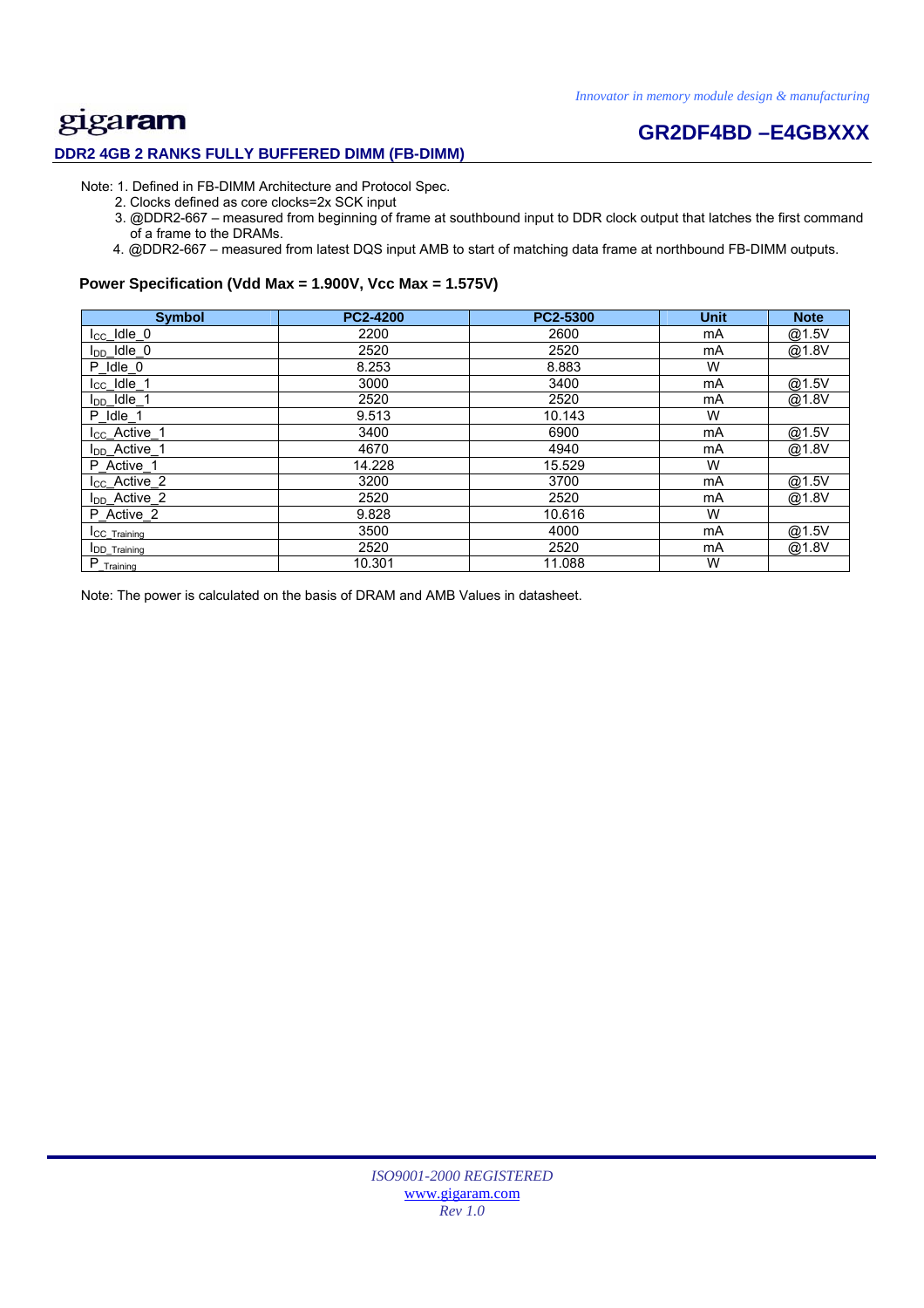**GR2DF4BD –E4GBXXX** 

# gigaram

#### **DDR2 4GB 2 RANKS FULLY BUFFERED DIMM (FB-DIMM)**

#### **FUNCTIONAL BLOCK DIAGRAM**